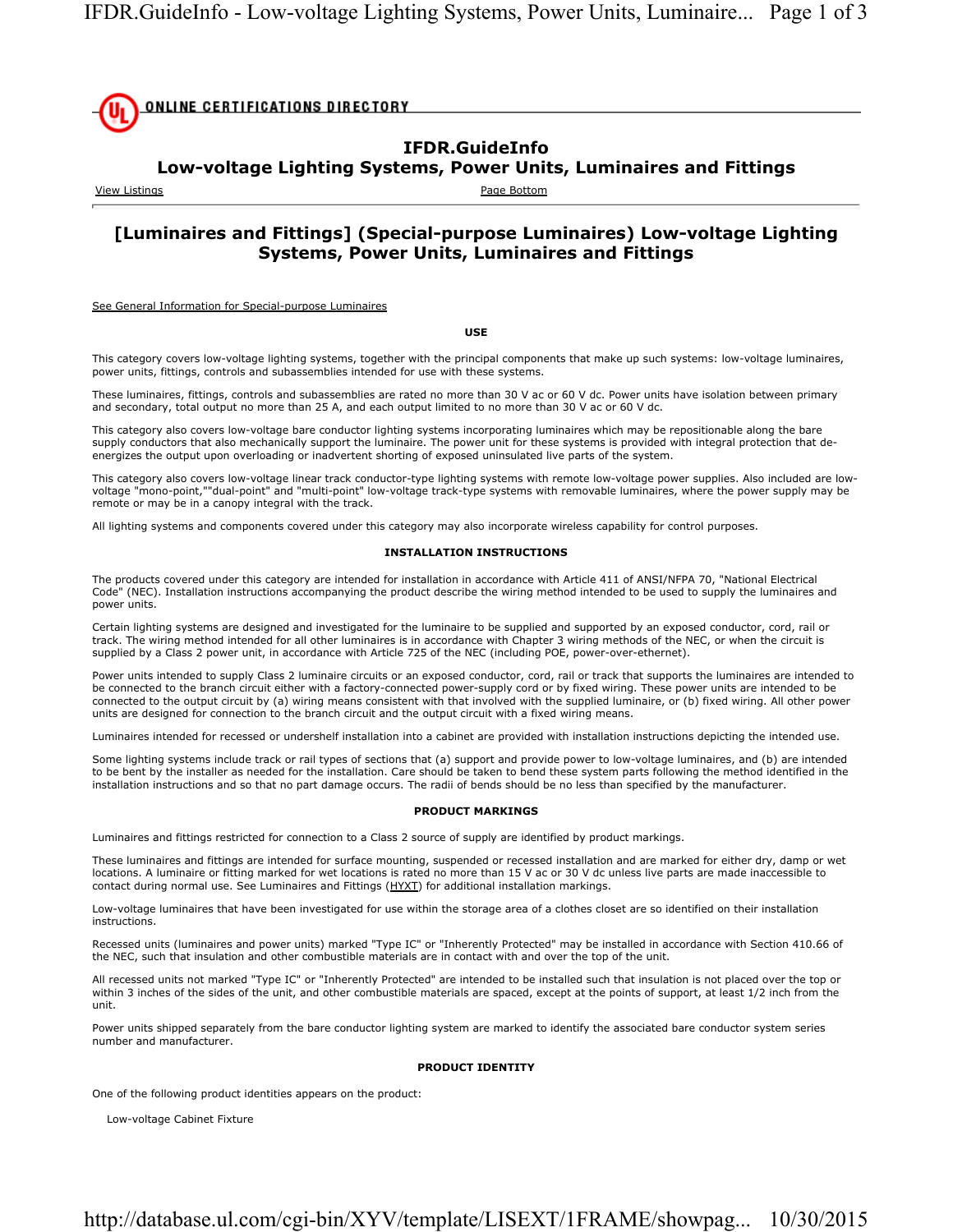Low-voltage Cabinet Luminaire

Low-voltage Fixture

Low-voltage Fixture Fitting

Low-voltage Fixture Power Supply

Low-voltage Fixture System

Low-voltage Lighting System

Low-voltage Luminaire

Low-voltage Luminaire Fitting

Low-voltage Luminaire Power Supply

Low-voltage Luminaire System

Low-voltage Recessed Fixture

Low-voltage Recessed Luminaire

Low-voltage Track Lighting

Other product identities may be used as shown in the individual certifications.

#### **RELATED PRODUCTS**

Low-voltage landscape lighting systems consisting of a remote power supply source, flexible cord, interconnecting means and relocatable outdoor use lighting assemblies are covered under Landscape Lighting Systems, Low Voltage (IFDH).

Low-voltage luminaires intended for connection only to 24 V or less source of supply in recreational vehicles are covered under Low-voltage Luminaires for Recreational Vehicle Use (IFDQ).

Low-voltage flexible lighting products are covered under Flexible Lighting Products (ILGJ).

#### **ADDITIONAL INFORMATION**

For additional information, see Luminaires and Fittings (HYXT) and Electrical Equipment for Use in Ordinary Locations (AALZ).

#### **REQUIREMENTS**

The basic standard used to investigate products in this category is ANSI/UL 2108, "Low Voltage Lighting Systems."

#### **UL MARK**

The Certification Mark of UL on the product is the only method provided by UL to identify products manufactured under its Certification and Follow-Up Service. The Certification Mark for these products includes the UL symbol, the words "CERTIFIED" and "SAFETY," the geographic identifier(s), and a file number.

#### **Alternate UL Mark**

The Listing Mark of UL on the product is the only method provided by UL to identify products manufactured under its Listing and Follow-Up Service. The Listing Mark for these products includes the UL symbol (as illustrated in the Introduction of this Directory) together with the word "LISTED," a control number, and one of the following product names: "Low Voltage Luminaire," "Low Voltage Recessed Luminaire," "Low Voltage Cabinet Luminaire," "Low Voltage Luminaire Power Supply," "Low Voltage Lighting System," "Low Voltage Luminaire System," "Low Voltage Luminaire Fitting," "Low Voltage Track Lighting," or other appropriate product name as shown in the individual Listings.

The term "Fixture" may be used in lieu of "Luminaire" in the product name.

#### **\* \* \* \* \* \* \* \* \* \* \* \* \* \* \* \* \* \* \* \* \* \* \* \* \***

UL, in performing its functions in accordance with its objectives, does not assume or undertake to discharge any responsibility of the manufacturer or any other party. UL shall not incur any obligation or liability for any loss, expense or damages, including incidental or consequential damages, arising out of or in connection with the use, interpretation of, or reliance upon this Guide Information.

Last Updated on 2014-10-27

Questions? Print this page Terms of Use Page Top

© 2015 UL LLC

The appearance of a company's name or product in this database does not in itself assure that products so identified have been manufactured under UL's Follow-Up Service. Only those products bearing the UL Mark should be considered to be Certified and covered under UL's Follow-Up Service. Always look for the Mark on the product.

UL permits the reproduction of the material contained in the Online Certification Directory subject to the following conditions: 1. The Guide Information, Assemblies, Constructions, Designs, Systems, and/or Certifications (files) must be presented in their entirety and in a nonmisleading manner, without any manipulation of the data (or drawings). 2. The statement "Reprinted from the Online Certifications Directory with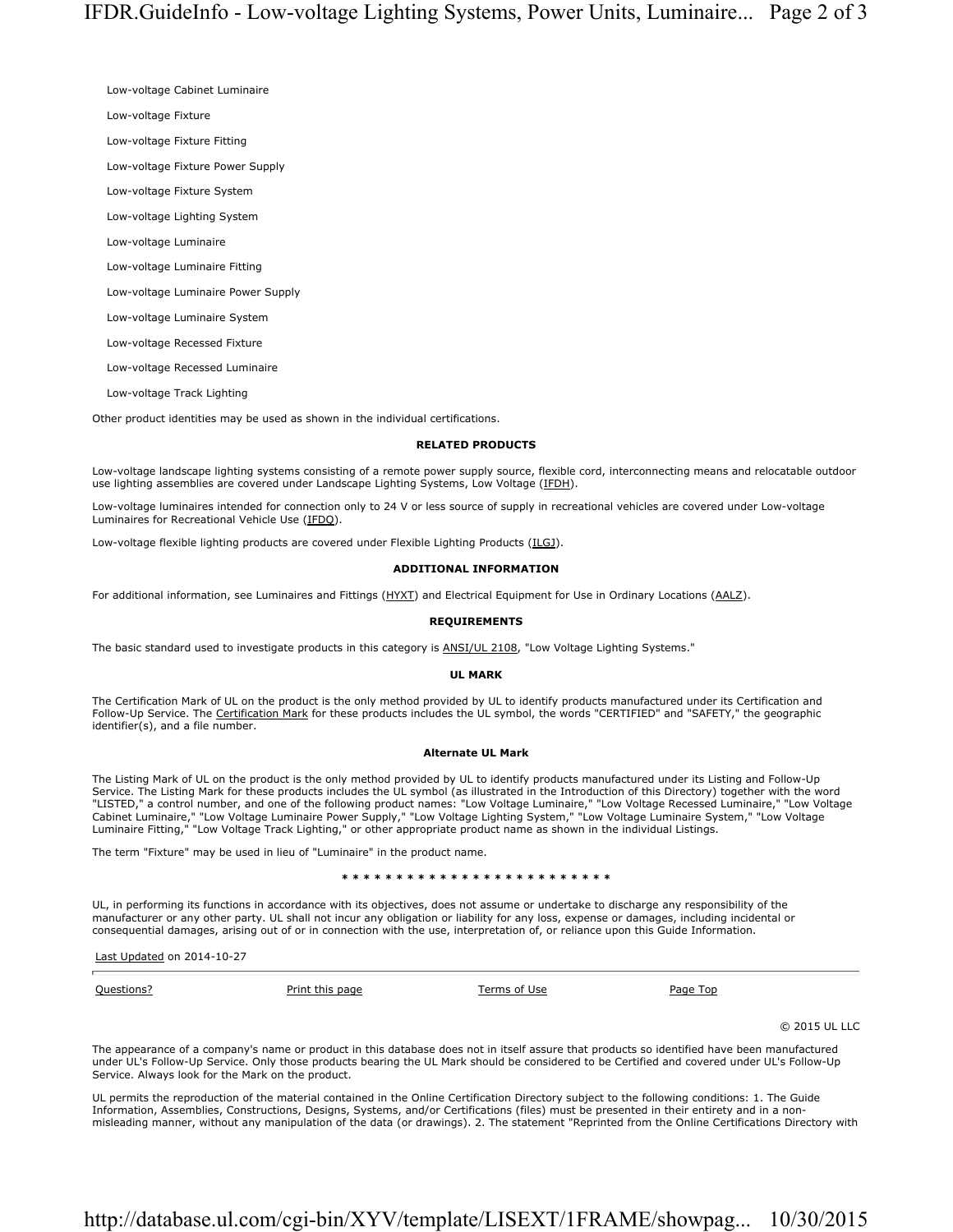permission from UL" must appear adjacent to the extracted material. In addition, the reprinted material must include a copyright notice in the following format: "© 2015 UL LLC".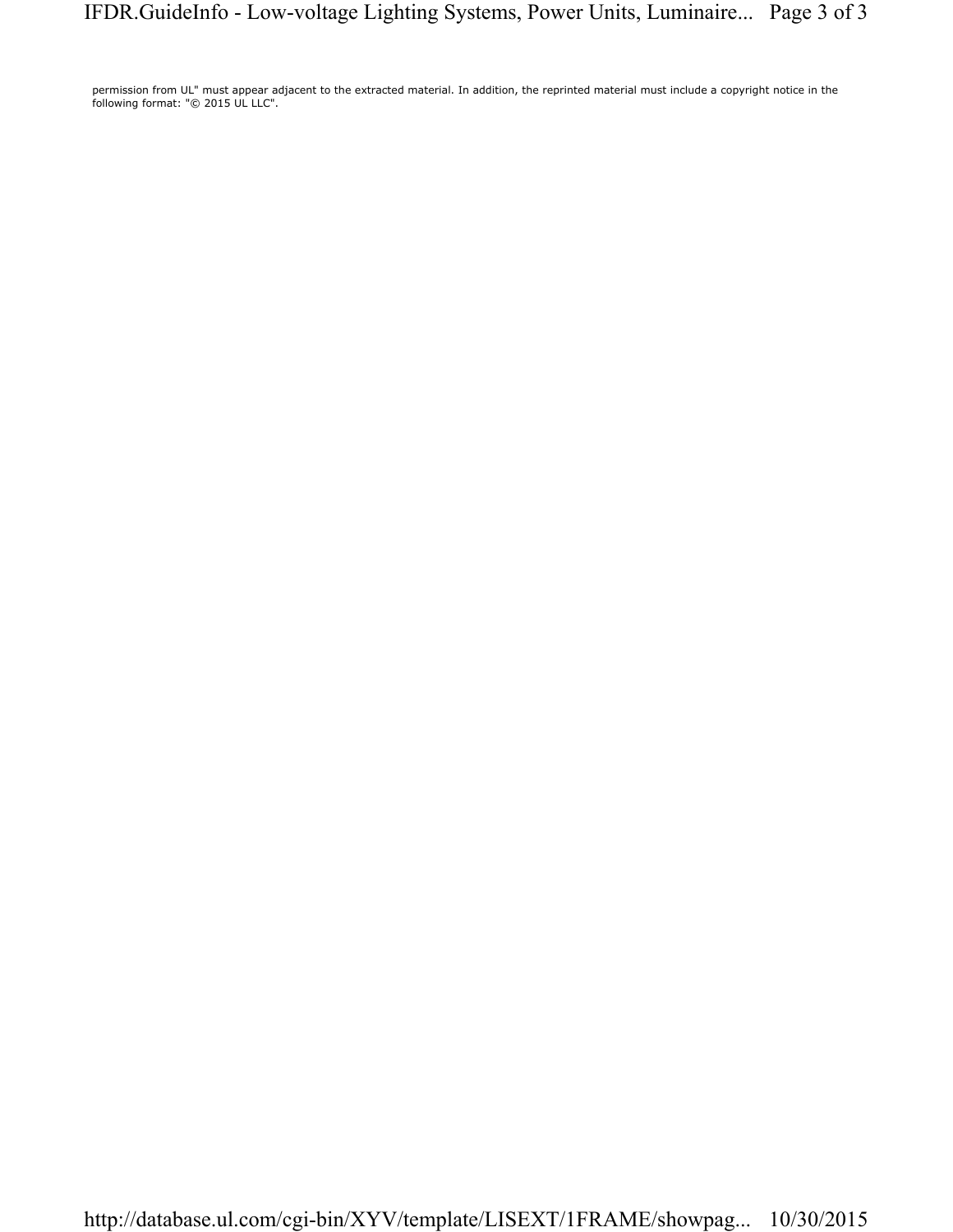

## **IFDR.E473379**

# **Low-voltage Lighting Systems, Power Units, Luminaires and Fittings**

Page Bottom

## **Low-voltage Lighting Systems, Power Units, Luminaires and Fittings**

See General Information for Low-voltage Lighting Systems, Power Units, Luminaires and Fittings

**HAFELE ENGINEERING ASIA LTD E473379** RM 1905, NAN FUNG CENTRE 264-298 CASTLE PEAK RD TSUEN WAN NT, HONG KONG

**Class 2 Low Voltage LED luminaire**, Model(s) LED2001/X/PL Y/00/B where X representative color temperature of LED with 4 number for CW: 5000 or more, for WW: 2500~3500, for DL: 3501~4999, Y representative color of enclosure with 2 to 6 letters, WH; ANOD; BRS; BZD; P; UNFIN; BURN; ZIP; FR; SIG; TRANS; CHRP; NIP; BLK; NI MATT; NI; POL; GO; CLR; GRN; YEL; SIV; BLU; RED; or other color may be added as required, B representative length of lead wire with 4 number (unit: mm): 0000-2000, C representative length of product with 3 or 4 number (unit: mm), 000-820 for models LED2004/X/ALU Y/C/B, LED2005/ X / ALU Y /C/B;0000-1000 for models LED2017/ X / Y PL/300/B

**Class 2 Low Voltage LED luminaire**, Model(s) LED2002/ X / STA ST /000/B where X representative color temperature of LED with 4 number for CW: 5000 or more, for WW: 2500~3500, for DL: 3501~4999, Y representative color of enclosure with 2 to 6 letters, WH; ANOD; BRS; BZD; P; UNFIN; BURN; ZIP; FR; SIG; TRANS; CHRP; NIP; BLK; NI MATT; NI; POL; GO; CLR; GRN; YEL; SIV; BLU; RED; or other color may be added as required, B representative length of lead wire with 4 number (unit: mm), for LED2010, LED2009 and LED2002 series: 0000-2500

**Class 2 Low Voltage LED luminaire**, Model(s) LED2003/X/ALU Y/C/B where X representative color temperature of LED with 4 number for CW: 5000 or more, for WW: 2500~3500, for DL: 3501~4999, Y representative color of enclosure with 2 to 6 letters, WH; ANOD; BRS; BZD; P; UNFIN; BURN; ZIP; FR; SIG; TRANS; CHRP; NIP; BLK; NI MATT; NI; POL; GO; CLR; GRN; YEL; SIV; BLU; RED; or other color may be added as required, B representative length of lead wire with 4 number (unit: mm), such as 0000-2000, C representative length of product with 3 or 4 number (unit: mm), 000-900 for models LED2003/X/ALU Y/C/B, LED2006/ X / ALU Y /C/B, LED2006/ RGB / ALU Y /600/B; 000-860 for models LED2007/ X / ALU Y /C/B; 0000-1155 for models LED2008/ X / ALU Y /C/B.

**Class 2 Low Voltage LED luminaire**, Model(s) LED2004/X/ALU Y/C/B where X representative color temperature of LED with 4 number for CW: 5000 or more, for WW: 2500~3500, for DL: 3501~4999, Y representative color of enclosure with 2 to 6 letters, WH; ANOD; BRS; BZD; P; UNFIN; BURN; ZIP; FR; SIG; TRANS; CHRP; NIP; BLK; NI MATT; NI; POL; GO; CLR; GRN; YEL; SIV; BLU; RED; or other color may be added as required, B representative length of lead wire with 4 number (unit: mm): 0000-2000, C representative length of product with 3 or 4 number (unit: mm), 000-820 for models LED2004/X/ALU Y/C/B, LED2005/ X / ALU Y /C/B;0000-1000 for models LED2017/ X / Y PL/300/B

**Class 2 Low Voltage LED luminaire**, Model(s) LED2005/ X / ALU Y /C/B where X representative color temperature of LED with 4 number for CW: 5000 or more, for WW: 2500~3500, for DL: 3501~4999, Y representative color of enclosure with 2 to 6 letters, WH; ANOD; BRS; BZD; P; UNFIN; BURN; ZIP; FR; SIG; TRANS; CHRP; NIP; BLK; NI MATT; NI; POL; GO; CLR; GRN; YEL; SIV; BLU; RED; or other color may be added as required, B representative length of lead wire with 4 number (unit: mm): 0000-2000, C representative length of product with 3 or 4 number (unit: mm), 000-820 for models LED2004/X/ALU Y/C/B, LED2005/ X / ALU Y /C/B;0000-1000 for models LED2017/ X / Y PL/300/B

**Class 2 Low Voltage LED luminaire**, Model(s) LED2006/ RGB / ALU Y /C/B where X representative color temperature of LED with 4 number for CW: 5000 or more, for WW: 2500~3500, for DL: 3501~4999, Y representative color of enclosure with 2 to 6 letters, WH; ANOD; BRS; BZD; P; UNFIN; BURN; ZIP; FR; SIG; TRANS; CHRP; NIP; BLK; NI MATT; NI; POL; GO; CLR; GRN; YEL; SIV; BLU; RED; or other color may be added as required., B representative length of lead wire with 4 number (unit: mm), such as 0000-2000., C representative length of product with 3 or 4 number (unit: mm), 000-900 for models LED2003/X/ALU Y/C/B, LED2006/ X / ALU Y /C/B, LED2006/ RGB / ALU Y /600/B; 000-860 for models LED2007/ X / ALU Y /C/B; 0000-1155 for models LED2008/ X / ALU Y /C/B.

**Class 2 Low Voltage LED luminaire**, Model(s) LED2006/X / ALU Y /C/B where X representative color temperature of LED with 4 number for CW: 5000 or more, for WW: 2500~3500, for DL: 3501~4999., Y representative color of enclosure with 2 to 6 letters, WH; ANOD; BRS; BZD; P; UNFIN; BURN; ZIP; FR; SIG; TRANS; CHRP; NIP; BLK; NI MATT; NI; POL; GO; CLR; GRN; YEL; SIV; BLU; RED; or other color may be added as required, B representative length of lead wire with 4 number (unit: mm), such as 0000-2000, C representative length of product with 3 or 4 number (unit: mm), 000-900 for models LED2003/X/ALU Y/C/B, LED2006/ X / ALU Y /C/B, LED2006/ RGB / ALU Y /600/B; 000-860 for models LED2007/ X / ALU Y /C/B; 0000-1155 for models LED2008/ X / ALU Y /C/B

**Class 2 Low Voltage LED luminaire**, Model(s) LED2007/ X / ALU Y /C/B where X representative color temperature of LED with 4 number for CW: 5000 or more, for WW: 2500~3500, for DL: 3501~4999., Y representative color of enclosure with 2 to 6 letters, WH; ANOD; BRS; BZD; P; UNFIN; BURN; ZIP; FR; SIG; TRANS; CHRP; NIP; BLK; NI MATT; NI; POL; GO; CLR; GRN; YEL; SIV; BLU; RED; or other color may be added as required, B representative length of lead wire with 4 number (unit: mm), such as 0000-2000, C representative length of product with 3 or 4 number (unit: mm), 000-900 for models LED2003/X/ALU Y/C/B, LED2006/ X / ALU Y /C/B, LED2006/ RGB / ALU Y /600/B; 000-860 for models LED2007/ X / ALU Y /C/B; 0000-1155 for models LED2008/ X / ALU Y /C/B.

**Class 2 Low Voltage LED luminaire**, Model(s) LED2008/ X / ALU Y /C/B where X representative color temperature of LED with 4 number for CW: 5000 or more, for WW: 2500~3500, for DL: 3501~4999., Y representative color of enclosure with 2 to 6 letters, WH; ANOD; BRS; BZD; P; UNFIN; BURN; ZIP; FR; SIG; TRANS; CHRP; NIP; BLK; NI MATT; NI; POL; GO; CLR; GRN; YEL; SIV; BLU; RED; or other color may be added as required., B representative length of lead wire with 4 number (unit: mm), such as 0000-2000, C representative length of product with 3 or 4 number (unit: mm), 000-900 for models LED2003/X/ALU Y/C/B, LED2006/ X / ALU Y /C/B, LED2006/ RGB / ALU Y /600/B; 000-860 for models LED2007/ X / ALU Y /C/B; 0000-1155 for models LED2008/ X / ALU Y /C/B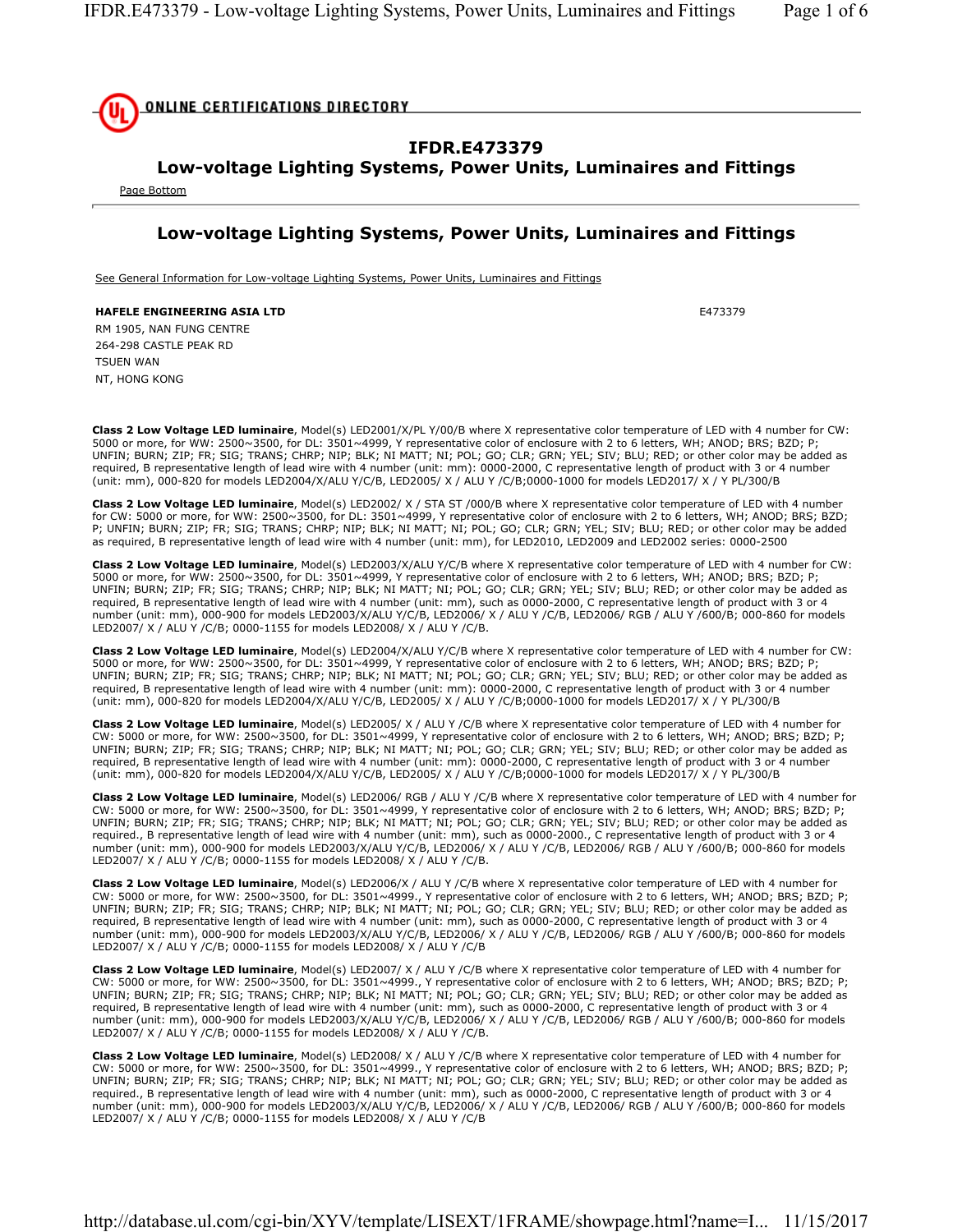**Class 2 Low Voltage LED luminaire**, Model(s) LED2009/RGB/ STA ST/000/B where X representative color temperature of LED with 4 number for CW: 5000 or more, for WW: 2500~3500, for DL: 3501~4999, Y representative color of enclosure with 2 to 6 letters, WH; ANOD; BRS; BZD; P; UNFIN; BURN; ZIP; FR; SIG; TRANS; CHRP; NIP; BLK; NI MATT; NI; POL; GO; CLR; GRN; YEL; SIV; BLU; RED; or other color may be added as required, B representative length of lead wire with 4 number (unit: mm), for LED2010, LED2009 and LED2002 series: 0000-2500

**Class 2 Low Voltage LED luminaire**, Model(s) LED2010/RGB/STA ST/52/B where X representative color temperature of LED with 4 number for CW: 5000 or more, for WW: 2500~3500, for DL: 3501~4999, Y representative color of enclosure with 2 to 6 letters, WH; ANOD; BRS; BZD; P; UNFIN; BURN; ZIP; FR; SIG; TRANS; CHRP; NIP; BLK; NI MATT; NI; POL; GO; CLR; GRN; YEL; SIV; BLU; RED; or other color may be added as required, B representative length of lead wire with 4 number (unit: mm), for LED2010, LED2009 and LED2002 series: 0000-2500.

**Class 2 Low Voltage LED luminaire**, Model(s) LED2011/X/Y/75/000 where X representative color temperature of LED with 4 numbers for CW: 5000 or more, WW: 2500~3500 and DL: 3501~4999, Y representative color of enclosure with 2 to 6 letters, WH; ANOD; BRS; BZD; P; UNFIN; BURN; ZIP; FR; SIG; TRANS; CHRP; NIP; BLK; NI MATT; NI; POL; GO; CLR; GRN; YEL; SIV; BLU; RED; or other color may be added as required.C representative length of product with 4 number (unit: mm), 0000-2000 for models LED2011/V/X/Y/C/000, LED2012/RGB/Y/C/000.

**Class 2 Low Voltage LED luminaire**, Model(s) LED2011/X/Y/C/000 where X representative color temperature of LED with 4 numbers for CW: 5000 or more, WW: 2500~3500 and DL: 3501~4999, Y representative color of enclosure with 2 to 6 letters, WH; ANOD; BRS; BZD; P; UNFIN; BURN; ZIP; FR; SIG; TRANS; CHRP; NIP; BLK; NI MATT; NI; POL; GO; CLR; GRN; YEL; SIV; BLU; RED; or other color may be added as required, C representative length of product with 4 number (unit: mm), 0000-2000 for models LED2011/V/X/Y/C/000, LED2012/RGB/Y/C/000

**Class 2 Low Voltage LED luminaire**, Model(s) LED2012/RGB/Y/C/000 where X representative color temperature of LED with 4 numbers for CW: 5000 or more, WW: 2500~3500 and DL: 3501~4999, Y representative color of enclosure with 2 to 6 letters, WH; ANOD; BRS; BZD; P; UNFIN; BURN; ZIP; FR; SIG; TRANS; CHRP; NIP; BLK; NI MATT; NI; POL; GO; CLR; GRN; YEL; SIV; BLU; RED; or other color may be added as required, C representative length of product with 4 number (unit: mm), 0000-2000 for models LED2011/V/X/Y/C/000, LED2012/RGB/Y/C/000.

**Class 2 Low Voltage LED luminaire**, Model(s) LED2017/ X / Y PL/C/B where X representative color temperature of LED with 4 number for CW: 5000 or more, for WW: 2500~3500, for DL: 3501~4999, Y representative color of enclosure with 2 to 6 letters, WH; ANOD; BRS; BZD; P; UNFIN; BURN; ZIP; FR; SIG; TRANS; CHRP; NIP; BLK; NI MATT; NI; POL; GO; CLR; GRN; YEL; SIV; BLU; RED; or other color may be added as required, B representative length of lead wire with 4 number (unit: mm): 0000-2000, C representative length of product with 3 or 4 number (unit: mm), 000-820 for models LED2004/X/ALU Y/C/B, LED2005/ X / ALU Y /C/B;0000-1000 for models LED2017/ X / Y PL/300/B

**Class 2 Low Voltage LED luminaire**, Model(s) LED2018/ X /Y/450/B/HOLE MOUNT where X representative color temperature of LED with 4 number for CW: 5000 or more, for WW: 2500~3500, for DL: 3501~4999, Y representative color of enclosure with 2 to 6 letters, WH; ANOD; BRS; BZD; P; UNFIN; BURN; ZIP; FR; SIG; TRANS; CHRP; NIP; BLK; NI MATT; NI; POL; GO; CLR; GRN; YEL; SIV; BLU; RED; or other color may be added as required, B representative length of lead wire with 4 number (unit: mm): 0000-2000, C representative length of product with 3 or 4 number (unit: mm), 000-820 for models LED2004/X/ALU Y/C/B, LED2005/ X / ALU Y /C/B;0000-1000 for models LED2017/ X / Y PL/300/B

**Class 2 Low Voltage LED luminaire**, Model(s) LED2018/ X /Y/450/B/SURFACE where X representative color temperature of LED with 4 number for CW: 5000 or more, for WW: 2500~3500, for DL: 3501~4999, Y representative color of enclosure with 2 to 6 letters, WH; ANOD; BRS; BZD; P; UNFIN; BURN; ZIP; FR; SIG; TRANS; CHRP; NIP; BLK; NI MATT; NI; POL; GO; CLR; GRN; YEL; SIV; BLU; RED; or other color may be added as required, B representative length of lead wire with 4 number (unit: mm): 0000-2000, C representative length of product with 3 or 4 number (unit: mm), 000-820 for models LED2004/X/ALU Y/C/B, LED2005/ X / ALU Y /C/B;0000-1000 for models LED2017/ X / Y PL/300/B

**Class 2 Low Voltage LED luminaire**, Model(s) LED2575/X/Y/C/B where X representative color temperature of LED (2600-3400K for WW; 3400- 5700K for DL; 5700-6500K for CW., Y representative LED PCB color with 2 to 6 letters, WH, FR, SIG, BLK, CLR, RED, YEL, BLU, TRANS, CHRP. Other colors/finishes may be added as required., C representative length of completely light: Max. 1848 mm, B representative length of lead wire with 4 numbers 0000-2000 mm.

**Class 2 Low Voltage LED luminaire**, Model(s) LED3001/X/ALU Y/000/B where X representative color temperature of LED with 4 numbers, for CW: 5000 or more, WW: 2500~3500, DL: 3501~4999; Y representative color of enclosure with 2 to 6 letters, WH; ANOD; BRS; BZD; P; UNFIN; BURN; ZIP; FR; SIG; TRANS; CHRP; NIP; BLK; NI MATT; NI; POL; GO; CLR; GRN; YEL; SIV; BLU; RED; or other color may be added as required; B representative length of lead wire with 4 numbers, 0000-2500 (unit: mm)

**Class 2 Low Voltage LED luminaire**, Model(s) LED3002/X/ALU Y/000/B where X representative color temperature of LED with 4 numbers, for CW: 5000 or more, WW: 2500~3500, DL: 3501~4999; Y representative color of enclosure with 2 to 6 letters, WH; ANOD; BRS; BZD; P; UNFIN; BURN; ZIP; FR; SIG; TRANS; CHRP; NIP; BLK; NI MATT; NI; POL; GO; CLR; GRN; YEL; SIV; BLU; RED; or other color may be added as required; B representative length of lead wire with 4 numbers, 0000-2500 (unit: mm)

**Class 2 Low Voltage LED luminaire**, Model(s) LED3003/X/PL Y/000/B where X representative color temperature of LED with 4 numbers, for CW: 5000 or more, WW: 2500~3500, DL: 3501~4999; Y representative color of enclosure with 2 to 6 letters, WH; ANOD; BRS; BZD; P; UNFIN; BURN; ZIP; FR; SIG; TRANS; CHRP; NIP; BLK; NI MATT; NI; POL; GO; CLR; GRN; YEL; SIV; BLU; RED; or other color may be added as required; B representative length of lead wire with 4 numbers, 0000-2500 (unit: mm)

**Class 2 Low Voltage LED luminaire**, Model(s) LED3004/X/PL Y/000/B where X representative color temperature of LED with 4 numbers, for CW: 5000 or more, WW: 2500~3500, DL: 3501~4999; Y representative color of enclosure with 2 to 6 letters, WH; ANOD; BRS; BZD; P; UNFIN; BURN; ZIP; FR; SIG; TRANS; CHRP; NIP; BLK; NI MATT; NI; POL; GO; CLR; GRN; YEL; SIV; BLU; RED; or other color may be added as required; B representative length of lead wire with 4 numbers, 0000-2500 (unit: mm)

**Class 2 Low Voltage LED luminaire**, Model(s) LED3005/X/PL Y/000/B where X representative color temperature of LED with 4 numbers, for CW: 5000 or more, WW: 2500~3500, DL: 3501~4999; Y representative color of enclosure with 2 to 6 letters, WH; ANOD; BRS; BZD; P; UNFIN; BURN; ZIP; FR; SIG; TRANS; CHRP; NIP; BLK; NI MATT; NI; POL; GO; CLR; GRN; YEL; SIV; BLU; RED; or other color may be added as required; B representative length of lead wire with 4 numbers, 0000-2500 (unit: mm)

**Class 2 Low Voltage LED luminaire**, Model(s) LED3006/X/ALU Y/900/B where X representative color temperature of LED with 4 numbers, for CW: 5000 or more, WW: 2500~3500, DL: 3501~4999; Y representative color of enclosure with 2 to 6 letters, WH; ANOD; BRS; BZD; P; UNFIN; BURN; ZIP; FR; SIG; TRANS; CHRP; NIP; BLK; NI MATT; NI; POL; GO; CLR; GRN; YEL; SIV; BLU; RED; or other color may be added as required; B representative length of lead wire with 4 numbers, 0000-2500 (unit: mm)

**Class 2 Low Voltage LED luminaire**, Model(s) LED3006/X/PL SLV/000/000 where X representative color temperature of LED with 4 numbers, for CW: 5000 or more, WW: 2500~3500, DL: 3501~4999; Y representative color of enclosure with 2 to 6 letters, WH; ANOD; BRS; BZD; P; UNFIN; BURN; ZIP; FR; SIG; TRANS; CHRP; NIP; BLK; NI MATT; NI; POL; GO; CLR; GRN; YEL; SIV; BLU; RED; or other color may be added as required; B representative length of lead wire with 4 numbers, 0000-2500 (unit: mm)

**Class 2 Low Voltage LED luminaire**, Model(s) LED3006/X/PL Y/000/000 where X representative color temperature of LED with 4 numbers, for CW: 5000 or more, WW: 2500~3500, DL: 3501~4999; Y representative color of enclosure with 2 to 6 letters, WH; ANOD; BRS; BZD; P; UNFIN; BURN; ZIP; FR; SIG; TRANS; CHRP; NIP; BLK; NI MATT; NI; POL; GO; CLR; GRN; YEL; SIV; BLU; RED; or other color may be added as required; B representative length of lead wire with 4 numbers, 0000-2500 (unit: mm)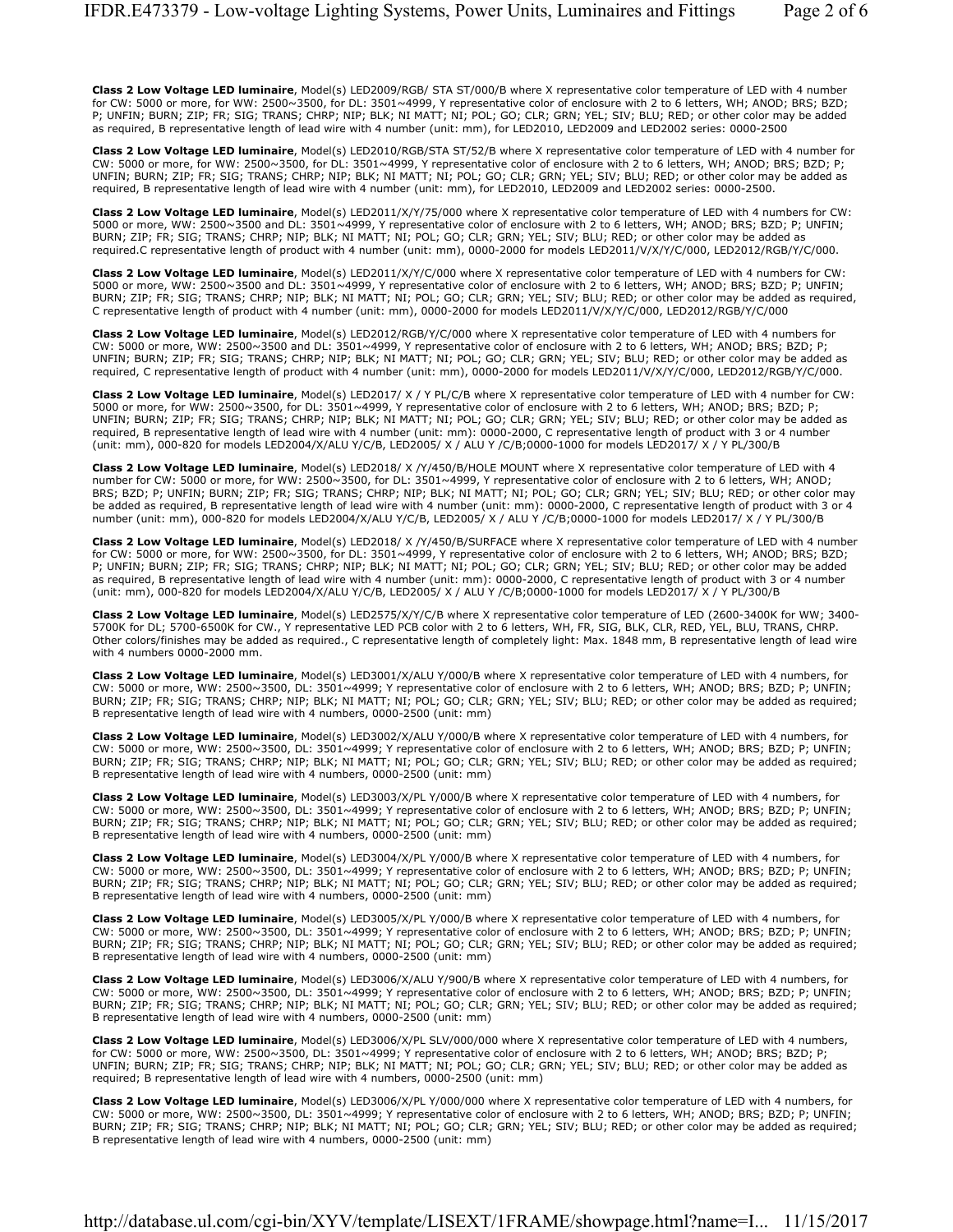**Class 2 Low Voltage LED luminaire**, Model(s) LED3010/X/Y/000/B where X representative color temperature of LED with 4 number: 2600~6500 K for other series (2600~3400 K for WW; 3400-5700 K for DL; 5700~6500 K for CL); Y representative color of enclosure with 2 to 6 letters, WH; ANOD; BRS; BZD; P; UNFIN; BURN; ZIP; FR; SIG; TRANS; CHRP; NIP; BLK; NI MATT; NI; POL; GO; CLR; GRN; YEL; SIV; BLU; RED; ST; CHR; GL; ALU; STA ST; PL. Other colours/finishes may be added as required; C representative the length of completely lights.

**Class 2 Low Voltage LED luminaire**, Model(s) LED3011/X/Y/157L/000 where For LED3011 series X representative emitted color for BLU; RED; GRN; YEL. Or for LED3011 series and other series X representative color temperature of LED with 4 number for 2600~6500 K (2600~3400 K for WW; 3400-5700 K for DL; 5700-6500 K for CW), Y representative color of enclosure with 2 to 6 letters, WH; FR; SIG; TRANS; CHRP; BLK; CLR; GRN; YEL; SIV; BLU; RED;. Other colors/finishes may be added as required, C representative the length of completely lights. LED3011/X/Y/C/000: Max. 6, 0 m; LED3017/2700-5000/Y/C/000; LED3017/2700-5000/Y/158L/000; LED3017/2700-5000/Y/158R/000: 158 mm; LED3011/X/Y/157L/000; LED3011/X/Y/157R/000: 157 mm; LED3011/X/Y/167T/000; LED3017/2700-5000/Y/167T/000: 167 mm, B representative length of lead wire with 4 numerals, 0000-2000 (unit: mm).

**Class 2 Low Voltage LED luminaire**, Model(s) LED3011/X/Y/157R/000 where For LED3011 series X representative emitted color for BLU; RED; GRN; YEL. Or for LED3011 series and other series X representative color temperature of LED with 4 number for 2600~6500 K (2600~3400 K for WW; 3400-5700 K for DL; 5700-6500 K for CW), Y representative color of enclosure with 2 to 6 letters, WH; FR; SIG; TRANS; CHRP; BLK; CLR; GRN; YEL; SIV; BLU; RED;. Other colors/finishes may be added as required, C representative the length of completely lights. LED3011/X/Y/C/000: Max. 6, 0 m; LED3017/2700-5000/Y/C/000; LED3017/2700-5000/Y/158L/000; LED3017/2700-5000/Y/158R/000: 158 mm; LED3011/X/Y/157L/000; LED3011/X/Y/157R/000: 157 mm; LED3011/X/Y/167T/000; LED3017/2700-5000/Y/167T/000: 167 mm, B representative length of lead wire with 4 numerals, 0000-2000 (unit: mm).

**Class 2 Low Voltage LED luminaire**, Model(s) LED3011/X/Y/167T/000 where For LED3011 series X representative emitted color for BLU; RED; GRN; YEL. Or for LED3011 series and other series X representative color temperature of LED with 4 number for 2600~6500 K (2600~3400 K for WW; 3400-5700 K for DL; 5700-6500 K for CW), Y representative color of enclosure with 2 to 6 letters, WH; FR; SIG; TRANS; CHRP; BLK; CLR; GRN; YEL; SIV; BLU; RED;. Other colors/finishes may be added as required, C representative the length of completely lights. LED3011/X/Y/C/000: Max. 6, 0 m; LED3017/2700-5000/Y/C/000; LED3017/2700-5000/Y/158L/000; LED3017/2700-5000/Y/158R/000: 158 mm; LED3011/X/Y/157L/000; LED3011/X/Y/157R/000: 157 mm; LED3011/X/Y/167T/000; LED3017/2700-5000/Y/167T/000: 167 mm, B representative length of lead wire with 4 numerals, 0000-2000 (unit: mm).

**Class 2 Low Voltage LED luminaire**, Model(s) LED3011/X/Y/C/000 where For LED3011 series X representative emitted color for BLU; RED; GRN; YEL. Or for LED3011 series and other series X representative color temperature of LED with 4 number for 2600~6500 K (2600~3400 K for WW; 3400-5700 K for DL; 5700-6500 K for CW), Y representative color of enclosure with 2 to 6 letters, WH; FR; SIG; TRANS; CHRP; BLK; CLR; GRN; YEL; SIV; BLU; RED;. Other colors/finishes may be added as required, C representative the length of completely lights. LED3011/X/Y/C/000: Max. 6, 0 m; LED3017/2700-5000/Y/C/000; LED3017/2700-5000/Y/158L/000; LED3017/2700-5000/Y/158R/000: 158 mm; LED3011/X/Y/157L/000; LED3011/X/Y/157R/000: 157 mm; LED3011/X/Y/167T/000; LED3017/2700-5000/Y/167T/000: 167 mm, B representative length of lead wire with 4 numerals, 0000-2000 (unit: mm).

**Class 2 Low Voltage LED luminaire**, Model(s) LED3013/X/Y/C/B where X representative color temperature of LED with 4 number for 2600~6500 K (2600~3400 K for WW; 3400-5700 K for DL; 5700-6500 K for CW) ,Y representative color of enclosure with 2 to 6 letters, WH; FR; SIG; TRANS; CHRP; BLK; CLR; GRN; YEL; SIV; BLU; RED;. Other colors/finishes may be added as required, C representative the length of completely lights. LED3013/X/Y/C/B: Max. 4, 6 m; LED3015/X/Y/C/B: Max. 5 m, B representative length of lead wire with 4 numerals, 0000-2000 (unit: mm).

**Class 2 Low Voltage LED luminaire**, Model(s) LED3015/X/Y/C/B where X representative color temperature of LED with 4 number for 2600~6500 K (2600~3400 K for WW; 3400-5700 K for DL; 5700-6500 K for CW) ,Y representative color of enclosure with 2 to 6 letters, WH; FR; SIG; TRANS; CHRP; BLK; CLR; GRN; YEL; SIV; BLU; RED;. Other colors/finishes may be added as required, C representative the length of completely lights. LED3013/X/Y/C/B: Max. 4, 6 m; LED3015/X/Y/C/B: Max. 5 m, B representative length of lead wire with 4 numerals, 0000-2000 (unit: mm).

**Class 2 Low Voltage LED luminaire**, Model(s) LED3017/2700 5000/Y/158L/000 where For LED3011 series X representative emitted color for BLU; RED; GRN; YEL. Or for LED3011 series and other series X representative color temperature of LED with 4 number for 2600~6500 K (2600~3400 K for WW; 3400-5700 K for DL; 5700-6500 K for CW), Y representative color of enclosure with 2 to 6 letters, WH; FR; SIG; TRANS; CHRP; BLK; CLR; GRN; YEL; SIV; BLU; RED;. Other colors/finishes may be added as required, C representative the length of completely lights. LED3011/X/Y/C/000: Max. 6, 0 m; LED3017/2700-5000/Y/C/000; LED3017/2700-5000/Y/158L/000; LED3017/2700-5000/Y/158R/000: 158 mm; LED3011/X/Y/157L/000; LED3011/X/Y/157R/000: 157 mm; LED3011/X/Y/167T/000; LED3017/2700-5000/Y/167T/000: 167 mm, B representative length of lead wire with 4 numerals, 0000-2000 (unit: mm

**Class 2 Low Voltage LED luminaire**, Model(s) LED3017/2700 5000/Y/C/000 where For LED3011 series X representative emitted color for BLU; RED; GRN; YEL. Or for LED3011 series and other series X representative color temperature of LED with 4 number for 2600~6500 K (2600~3400 K for WW; 3400-5700 K for DL; 5700-6500 K for CW), Y representative color of enclosure with 2 to 6 letters, WH; FR; SIG; TRANS; CHRP; BLK; CLR; GRN; YEL; SIV; BLU; RED;. Other colors/finishes may be added as required, C representative the length of completely lights. LED3011/X/Y/C/000: Max. 6, 0 m; LED3017/2700-5000/Y/C/000; LED3017/2700-5000/Y/158L/000; LED3017/2700-5000/Y/158R/000: 158 mm; LED3011/X/Y/157L/000; LED3011/X/Y/157R/000: 157 mm; LED3011/X/Y/167T/000; LED3017/2700-5000/Y/167T/000: 167 mm, B representative length of lead wire with 4 numerals, 0000-2000 (unit: mm

**Class 2 Low Voltage LED luminaire**, Model(s) LED3017/2700-5000/Y/167T/000 where For LED3011 series X representative emitted color for BLU; RED; GRN; YEL. Or for LED3011 series and other series X representative color temperature of LED with 4 number for 2600~6500 K (2600~3400 K for WW; 3400-5700 K for DL; 5700-6500 K for CW), Y representative color of enclosure with 2 to 6 letters, WH; FR; SIG; TRANS; CHRP; BLK; CLR; GRN; YEL; SIV; BLU; RED;. Other colors/finishes may be added as required, C representative the length of completely lights. LED3011/X/Y/C/000: Max. 6, 0 m; LED3017/2700-5000/Y/C/000; LED3017/2700-5000/Y/158L/000; LED3017/2700-5000/Y/158R/000: 158 mm; LED3011/X/Y/157L/000; LED3011/X/Y/157R/000: 157 mm; LED3011/X/Y/167T/000; LED3017/2700-5000/Y/167T/000: 167 mm, B representative length of lead wire with 4 numerals, 0000-2000 (unit: mm).

**Class 2 Low Voltage LED luminaire**, Model(s) LED3020/X/Y/C/B where X representative color temperature of LED with 4 number: 2600~6500 K for other series (2600~3400 K for WW; 3400-5700 K for DL; 5700~6500 K for CL); Y representative color of enclosure with 2 to 6 letters, WH; ANOD; BRS; BZD; P; UNFIN; BURN; ZIP; FR; SIG; TRANS; CHRP; NIP; BLK; NI MATT; NI; POL; GO; CLR; GRN; YEL; SIV; BLU; RED; ST; CHR; GL; ALU; STA ST; PL. Other colours/finishes may be added as required; C representative the length of completely lights. max. 1112mm; B representative length of lead wire with 4 numerals, 0000-2000 (unit: mm)

**Class 2 Low Voltage LED luminaire**, Model(s) LED4003/VX/PL Y/000/B where X representative color temperature of LED with 4 numbers, for CW: 5000 or more, WW: 2500~3500, DL: 3501~4999; Y representative color of enclosure with 2 to 6 letters, WH; ANOD; BRS; BZD; P; UNFIN; BURN; ZIP; FR; SIG; TRANS; CHRP; NIP; BLK; NI MATT; NI; POL; GO; CLR; GRN; YEL; SIV; BLU; RED; or other color may be added as required; B representative length of lead wire with 4 numbers, 0000-2500 (unit: mm)

**Class 2 Low Voltage LED luminaire**, Model(s) LED4004/X/PL Y/000/B where X representative color temperature of LED with 4 numbers, for CW: 5000 or more, WW: 2500~3500, DL: 3501~4999; Y representative color of enclosure with 2 to 6 letters, WH; ANOD; BRS; BZD; P; UNFIN;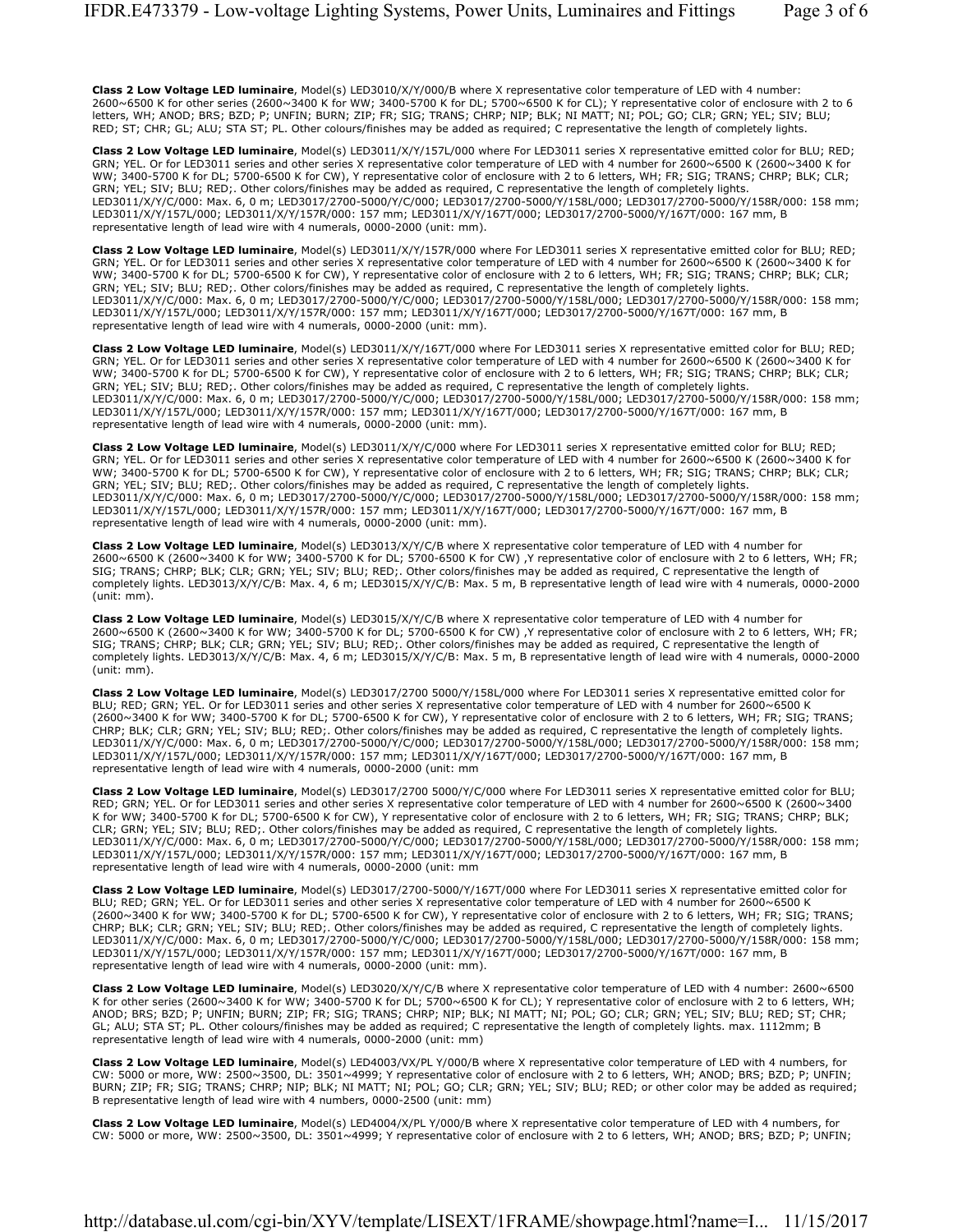BURN; ZIP; FR; SIG; TRANS; CHRP; NIP; BLK; NI MATT; NI; POL; GO; CLR; GRN; YEL; SIV; BLU; RED; or other color may be added as required; B representative length of lead wire with 4 numbers, 0000-2500 (unit: mm)

**Class 2 Low Voltage LED luminaire**, Model(s) LED4005/X/PL Y/000/B where X representative color temperature of LED with 4 numbers, for CW: 5000 or more, WW: 2500~3500, DL: 3501~4999; Y representative color of enclosure with 2 to 6 letters, WH; ANOD; BRS; BZD; P; UNFIN; BURN; ZIP; FR; SIG; TRANS; CHRP; NIP; BLK; NI MATT; NI; POL; GO; CLR; GRN; YEL; SIV; BLU; RED; or other color may be added as required; B representative length of lead wire with 4 numbers, 0000-2500 (unit: mm)

**Class 2 Low Voltage LED luminaire**, Model(s) LED4006/X/PL Y/000/B where X representative color temperature of LED with 4 numbers, for CW: 5000 or more, WW: 2500~3500, DL: 3501~4999; Y representative color of enclosure with 2 to 6 letters, WH; ANOD; BRS; BZD; P; UNFIN; BURN; ZIP; FR; SIG; TRANS; CHRP; NIP; BLK; NI MATT; NI; POL; GO; CLR; GRN; YEL; SIV; BLU; RED; or other color may be added as required; B representative length of lead wire with 4 numbers, 0000-2500 (unit: mm)

**Class 2 Low Voltage LED luminaire**, Model(s) LED4007/X/PL Y/000/B wher X representative color temperature of LED with 4 numbers, for CW: 5000 or more, WW: 2500~3500, DL: 3501~4999; Y representative color of enclosure with 2 to 6 letters, WH; ANOD; BRS; BZD; P; UNFIN; BURN; ZIP; FR; SIG; TRANS; CHRP; NIP; BLK; NI MATT; NI; POL; GO; CLR; GRN; YEL; SIV; BLU; RED; or other color may be added as required; B representative length of lead wire with 4 numbers, 0000-2500 (unit: mm)

**Class 2 Low Voltage LED luminaire**, Model(s) LED4009/X/ALU Y/000/B where X representative color temperature of LED with 4 numbers, for CW: 5000 or more, WW: 2500~3500, DL: 3501~4999; Y representative color of enclosure with 2 to 6 letters, WH; ANOD; BRS; BZD; P; UNFIN; BURN; ZIP; FR; SIG; TRANS; CHRP; NIP; BLK; NI MATT; NI; POL; GO; CLR; GRN; YEL; SIV; BLU; RED; or other color may be added as required; B representative length of lead wire with 4 numbers, 0000-2500 (unit: mm)

**Class 2 Low Voltage LED luminaire**, Model(s) LED4012/X/Y/000/B where X representative color temperature of LED with 4 number: 2600~6500 K for other series (2600~3400 K for WW; 3400-5700 K for DL; 5700~6500 K for CL); Y representative color of enclosure with 2 to 6 letters, WH; ANOD; BRS; BZD; P; UNFIN; BURN; ZIP; FR; SIG; TRANS; CHRP; NIP; BLK; NI MATT; NI; POL; GO; CLR; GRN; YEL; SIV; BLU; RED; ST; CHR; GL; ALU; STA ST; PL. Other colours/finishes may be added as required; C representative the length of completely lights.

**Class 2 Low Voltage LED luminaire**, Model(s) LED4014/X/Y/000/B where X representative color temperature of LED with 4 number: 2600~6500 K for other series (2600~3400 K for WW; 3400-5700 K for DL; 5700~6500 K for CL); Y representative color of enclosure with 2 to 6 letters, WH; ANOD; BRS; BZD; P; UNFIN; BURN; ZIP; FR; SIG; TRANS; CHRP; NIP; BLK; NI MATT; NI; POL; GO; CLR; GRN; YEL; SIV; BLU; RED; ST; CHR; GL; ALU; STA ST; PL. Other colours/finishes may be added as required; C representative the length of completely lights.

**LED Low-Voltage Luminaires**, Model(s) LED3027/2700-5000/Y/000/B Where Y representative color of enclosure with 2 to 6 letters, WH; ANOD; BRS; BZD; P; UNFIN; BURN; ZIP; FR; SIG; TRANS; CHRP; NIP; BLK; NI MATT; NI; POL; GO; CLR; GRN; YEL; SIV; BLU; RED; or other color may be added as required; B representative length of lead wire with 4 numbers 0000-2000 (unit: mm).

**LED Low-Voltage Luminaires, Recess-mounted cabinet, Class 2 Luminaires**, Model(s) LED2047/X/Y/C/B, LED2048/X/Y/C/B, LED3038/X/Y/C/B, LED3039/X/Y/C/B

**LED Low-Voltage Luminaires, Surface Mounted, Class 2 Luminaires**, Model(s) LED2041/X/Y/C/B Where X representative color temperature of LED with 4 numbers for CW: 5000 or more, WW: 2500~3500 and DL: 3501~4999; Y representative color of enclosure with 2 to 6 letters, WH; ANOD; BRS; BZD; P; UNFIN; BURN; ZIP; FR; SIG; TRANS; CHRP; NIP; BLK; NI MATT; NI; POL; GO; CLR; GRN; YEL; SIV; BLU; RED; or other color may be added as required; C representative length of product with 3 or 4 number (unit: mm), 000-5000; B representative length of lead wire with 4 number 0000-2000 (unit: mm)

**LED Low-Voltage Luminaires, Surface Mounted, Class 2 Luminaires**, Model(s) LED2042/X/Y/C/B Where X representative color temperature of LED with 4 numbers for CW: 5000 or more, WW: 2500~3500 and DL: 3501~4999; Y representative color of enclosure with 2 to 6 letters, WH; ANOD; BRS; BZD; P; UNFIN; BURN; ZIP; FR; SIG; TRANS; CHRP; NIP; BLK; NI MATT; NI; POL; GO; CLR; GRN; YEL; SIV; BLU; RED; or other color may be added as required; C representative length of product with 3 or 4 number (unit: mm), 000-5000; B representative length of lead wire with 4 number 0000-2000 (unit: mm)

**LED Low-Voltage Luminaires, Surface Mounted, Class 2 Luminaires**, Model(s) LED2050/X/Y/C/B, LED2051/X/Y/C/B, LED3028/X/Y/C/B(@)

**LED Low-Voltage Luminaires, Surface Mounted, Class 2 Luminaires**, Model(s) LED3030/X/Y/C/B Where X representative color temperature of LED with 4 numbers for CW: 5000 or more, WW: 2500~3500 and DL: 3501~4999; Y representative color of enclosure with 2 to 6 letters, WH; ANOD; BRS; BZD; P; UNFIN; BURN; ZIP; FR; SIG; TRANS; CHRP; NIP; BLK; NI MATT; NI; POL; GO; CLR; GRN; YEL; SIV; BLU; RED; or other color may be added as required; C representative length of product with 3 or 4 number (unit: mm), 000-5000; B representative length of lead wire with 4 number 0000-2000 (unit: mm)

**LED Low-Voltage Luminaires, Surface Mounted, Class 2 Luminaires**, Model(s) LED3031/X/Y/C/B Where X representative color temperature of LED with 4 numbers for CW: 5000 or more, WW: 2500~3500 and DL: 3501~4999; Y representative color of enclosure with 2 to 6 letters, WH; ANOD; BRS; BZD; P; UNFIN; BURN; ZIP; FR; SIG; TRANS; CHRP; NIP; BLK; NI MATT; NI; POL; GO; CLR; GRN; YEL; SIV; BLU; RED; or other color may be added as required; C representative length of product with 3 or 4 number (unit: mm), 000-5000; B representative length of lead wire with 4 number 0000-2000 (unit: mm)

**LED Low-Voltage Luminaires, Surface Mounted, Class 2 Luminaires**, Model(s) LED3032/X/Y/C/B Where X representative color temperature of LED with 4 numbers for CW: 5000 or more, WW: 2500~3500 and DL: 3501~4999; Y representative color of enclosure with 2 to 6 letters, WH; ANOD; BRS; BZD; P; UNFIN; BURN; ZIP; FR; SIG; TRANS; CHRP; NIP; BLK; NI MATT; NI; POL; GO; CLR; GRN; YEL; SIV; BLU; RED; or other color may be added as required; C representative length of product with 3 or 4 number (unit: mm), 000-5000; B representative length of lead wire with 4 number 0000-2000 (unit: mm)

**LED Low-Voltage Luminaires, Surface Mounted, Class 2 Luminaires**, Model(s) LED3035/X/Y/C/B, LED3036/X/Y/C/B

**LED Low-Voltage Luminaires, Surface Mounted, Class 2 Luminaires, Models**, Model(s) LED2029/X/Y/C/B(@), LED2030/X/Y/C/B(@), LED2037/X/Y/C/B(@), LED2043/X/Y/C/B(@), LED2045/X/Y/C/B(@)

**LED Low-Voltage Luminaires, Undercabinet-Mounted, Class 2 Luminaires**, Model(s) LED2022/X/Y/C/B(@), LED2023/X/Y/C/B(@), LED2025/X/Y/C/B(@), LED2026/X/Y/C/B(@), LED2027/X/Y/C/B(@), LED2032/X/Y/C/B(@), LED2033/X/Y/C/B(@), LED2034/X/Y/C/B(@), LED2035/X/Y/C/B(@), LED2036/X/Y/C/B(@), LED2039/X/Y/C/B(@), LED2040/X/Y/C/B(@), LED3021/X/Y/C/B(@), LED3022/X/Y/C/B(@), LED3023/X/Y/C/B(@), LED3024/X/Y/C/B(@), LED3025/X/Y/C/B(@)

**Low Voltage LED luminaire**, Model(s) LED2013/RED/Y/C/B where X representative color temperature of LED with 4 numbers for CW: 5000 or more, WW: 2500~3500 and DL: 3501~4999; Y representative color of enclosure with 2 to 6 letters, WH; ANOD; BRS; BZD; P; UNFIN; BURN; ZIP; FR; SIG; TRANS; CHRP; NIP; BLK; NI MATT; NI; POL; GO; CLR; GRN; YEL; SIV; BLU; RED; or other color may be added as required; B representative length of lead wire with 4 number 0000-2000 (unit: mm); C representative length of product with 4 number (unit: mm),0000- 5000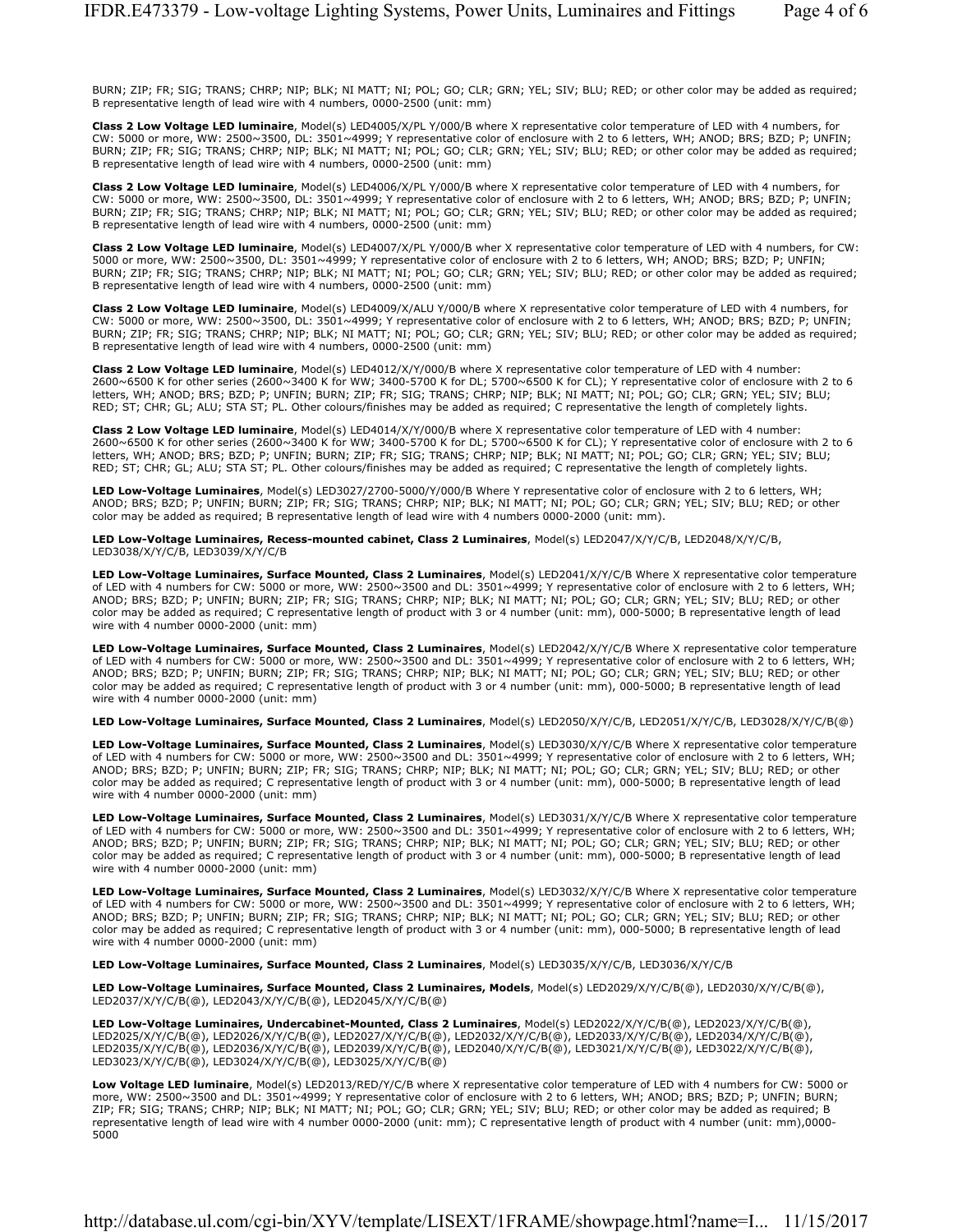**Low Voltage LED luminaire**, Model(s) LED2013/X/Y/C/B where X representative color temperature of LED with 4 numbers for CW: 5000 or more, WW: 2500~3500 and DL: 3501~4999; Y representative color of enclosure with 2 to 6 letters, WH; ANOD; BRS; BZD; P; UNFIN; BURN; ZIP; FR; SIG; TRANS; CHRP; NIP; BLK; NI MATT; NI; POL; GO; CLR; GRN; YEL; SIV; BLU; RED; or other color may be added as required; B representative length of lead wire with 4 number 0000-2000 (unit: mm); C representative length of product with 4 number (unit: mm),0000- 5000

**Low Voltage LED luminaire**, Model(s) LED2014/RGB/Y/C/B where X representative color temperature of LED with 4 numbers for CW: 5000 or more, WW: 2500~3500 and DL: 3501~4999; Y representative color of enclosure with 2 to 6 letters, WH; ANOD; BRS; BZD; P; UNFIN; BURN; ZIP; FR; SIG; TRANS; CHRP; NIP; BLK; NI MATT; NI; POL; GO; CLR; GRN; YEL; SIV; BLU; RED; or other color may be added as required; B representative length of lead wire with 4 number 0000-2000 (unit: mm); C representative length of product with 4 number (unit: mm),0000- 5000

**Low Voltage LED luminaire**, Model(s) LED2015/RED/Y/C/B where X representative color temperature of LED with 4 numbers for CW: 5000 or more, WW: 2500~3500 and DL: 3501~4999; Y representative color of enclosure with 2 to 6 letters, WH; ANOD; BRS; BZD; P; UNFIN; BURN; ZIP; FR; SIG; TRANS; CHRP; NIP; BLK; NI MATT; NI; POL; GO; CLR; GRN; YEL; SIV; BLU; RED; or other color may be added as required; B representative length of lead wire with 4 number 0000-2000 (unit: mm); C representative length of product with 4 number (unit: mm), 0000- 3000

**Low Voltage LED luminaire**, Model(s) LED2015/X/Y/C/B where X representative color temperature of LED with 4 numbers for CW: 5000 or more, WW: 2500~3500 and DL: 3501~4999; Y representative color of enclosure with 2 to 6 letters, WH; ANOD; BRS; BZD; P; UNFIN; BURN; ZIP; FR; SIG; TRANS; CHRP; NIP; BLK; NI MATT; NI; POL; GO; CLR; GRN; YEL; SIV; BLU; RED; or other color may be added as required; B representative length of lead wire with 4 number 0000-2000 (unit: mm); C representative length of product with 4 number (unit: mm), 0000- 3000

**Low Voltage LED luminaire**, Model(s) LED2016/RGB/Y/C/B where X representative color temperature of LED with 4 numbers for CW: 5000 or more, WW: 2500~3500 and DL: 3501~4999; Y representative color of enclosure with 2 to 6 letters, WH; ANOD; BRS; BZD; P; UNFIN; BURN; ZIP; FR; SIG; TRANS; CHRP; NIP; BLK; NI MATT; NI; POL; GO; CLR; GRN; YEL; SIV; BLU; RED; or other color may be added as required; B representative length of lead wire with 4 number 0000-2000 (unit: mm); C representative length of product with 4 number (unit: mm), 0000- 3000

**Low Voltage LED luminaire**, Model(s) LED2020/X/Y/000/B where X representative emitted color temperature of LED with 4 number: 2600~6500 K for LED2020 series (2600~3400 K for WW; 3400-5700 K for DL; 5700~6500 K for CL); Y representative color of enclosure with 2 to 6 letters, WH; ANOD; BRS; BZD; P; UNFIN; BURN; ZIP; FR; SIG; TRANS; CHRP; NIP; BLK; NI MATT; NI; POL; GO; CLR; GRN; YEL; SIV; BLU; RED; ST; CHR; GL; ALU; STA ST; PL. Other colors /finishes may be added as required; B representative length of lead wire with 4 numerals

**Low Voltage LED luminaire**, Model(s) LED4016/X/Y/000/B where X representative emitted color temperature of LED with 4 number: 2600~4000 K for LED4016 series; Y representative color of enclosure with 2 to 6 letters, WH; ANOD; BRS; BZD; P; UNFIN; BURN; ZIP; FR; SIG; TRANS; CHRP; NIP; BLK; NI MATT; NI; POL; GO; CLR; GRN; YEL; SIV; BLU; RED; ST; CHR; GL; ALU; STA ST; PL. Other colors /finishes may be added as required; B representative length of lead wire with 4 numerals, 0000-2000 (unit: mm)

**Low-voltage LED luminaire**, Model(s) LED2019/X/Y/000/B where X representative color temperature of LED with 4 number: 2600~6500 K for other series (2600~3400 K for WW; 3400-5700 K for DL; 5700~6500 K for CL); Y representative color of enclosure with 2 to 6 letters, WH; ANOD; BRS; BZD; P; UNFIN; BURN; ZIP; FR; SIG; TRANS; CHRP; NIP; BLK; NI MATT; NI; POL; GO; CLR; GRN; YEL; SIV; BLU; RED; ST; CHR; GL; ALU; STA ST; PL. Other colours/finishes may be added as required; B representative length of lead wire with 4 numerals, 0000-2000 (unit: mm).

**Low-voltage LED luminaire**, Model(s) LED2021/X/Y/562/B where X representative color temperature of LED with 4 number: 2600~6500 K for other series (2600~3400 K for WW; 3400-5700 K for DL; 5700~6500 K for CL); Y representative color of enclosure with 2 to 6 letters, WH; ANOD; BRS; BZD; P; UNFIN; BURN; ZIP; FR; SIG; TRANS; CHRP; NIP; BLK; NI MATT; NI; POL; GO; CLR; GRN; YEL; SIV; BLU; RED; ST; CHR; GL; ALU; STA ST; PL. Other colours/finishes may be added as required; B representative length of lead wire with 4 numerals, 0000-2000.

**Low-voltage LED luminaire**, Model(s) LED2021/X/Y/862/B where X representative color temperature of LED with 4 number: 2600~6500 K for other series (2600~3400 K for WW; 3400-5700 K for DL; 5700~6500 K for CL); Y representative color of enclosure with 2 to 6 letters, WH; ANOD; BRS; BZD; P; UNFIN; BURN; ZIP; FR; SIG; TRANS; CHRP; NIP; BLK; NI MATT; NI; POL; GO; CLR; GRN; YEL; SIV; BLU; RED; ST; CHR; GL; ALU; STA ST; PL. Other colours/finishes may be added as required; B representative length of lead wire with 4 numerals, 0000-2000.

**Low-voltage LED luminaire**, Model(s) LED2021/X/Y1162/B where X representative color temperature of LED with 4 number: 2600~6500 K for other series (2600~3400 K for WW; 3400-5700 K for DL; 5700~6500 K for CL); Y representative color of enclosure with 2 to 6 letters, WH; ANOD; BRS; BZD; P; UNFIN; BURN; ZIP; FR; SIG; TRANS; CHRP; NIP; BLK; NI MATT; NI; POL; GO; CLR; GRN; YEL; SIV; BLU; RED; ST; CHR; GL; ALU; STA ST; PL. Other colours/finishes may be added as required; B representative length of lead wire with 4 numerals, 0000-2000.

**Low-voltage LED luminaire**, Model(s) LED3009/X/Y/00/B where X representative color temperature of LED with 4 number: 2600~6500 K for other series (2600~3400 K for WW; 3400-5700 K for DL; 5700~6500 K for CL); Y representative color of enclosure with 2 to 6 letters, WH; ANOD; BRS; BZD; P; UNFIN; BURN; ZIP; FR; SIG; TRANS; CHRP; NIP; BLK; NI MATT; NI; POL; GO; CLR; GRN; YEL; SIV; BLU; RED; ST; CHR; GL; ALU; STA ST; PL. Other colours/finishes may be added as required; B representative length of lead wire with 4 numerals, 0000-2000.

**Low-voltage LED luminaire**, Model(s) LED3009/X/Y/IR/B where X representative color temperature of LED with 4 number: 2600~6500 K for other series (2600~3400 K for WW; 3400-5700 K for DL; 5700~6500 K for CL); Y representative color of enclosure with 2 to 6 letters, WH; ANOD; BRS; BZD; P; UNFIN; BURN; ZIP; FR; SIG; TRANS; CHRP; NIP; BLK; NI MATT; NI; POL; GO; CLR; GRN; YEL; SIV; BLU; RED; ST; CHR; GL; ALU; STA ST; PL. Other colours/finishes may be added as required; B representative length of lead wire with 4 numerals, 0000-2000.

**Low-voltage LED luminaire**, Model(s) LED3018/X/Y/450/REC/B where X representative color temperature of LED with 4 number: 2600~6500 K for other series (2600~3400 K for WW; 3400-5700 K for DL; 5700~6500 K for CL); Y representative color of enclosure with 2 to 6 letters, WH; ANOD; BRS; BZD; P; UNFIN; BURN; ZIP; FR; SIG; TRANS; CHRP; NIP; BLK; NI MATT; NI; POL; GO; CLR; GRN; YEL; SIV; BLU; RED; ST; CHR; GL; ALU; STA ST; PL. Other colours/finishes may be added as required; B representative length of lead wire with 4 numerals, 0000-2000 (unit: mm).

**Low-voltage LED luminaire**, Model(s) LED3018/X/Y/450/SUR/B where X representative color temperature of LED with 4 number: 2600~6500 K for other series (2600~3400 K for WW; 3400-5700 K for DL; 5700~6500 K for CL); Y representative color of enclosure with 2 to 6 letters, WH; ANOD; BRS; BZD; P; UNFIN; BURN; ZIP; FR; SIG; TRANS; CHRP; NIP; BLK; NI MATT; NI; POL; GO; CLR; GRN; YEL; SIV; BLU; RED; ST; CHR; GL; ALU; STA ST; PL. Other colours/finishes may be added as required; B representative length of lead wire with 4 numerals, 0000-2000 (unit: mm).

**Low-voltage LED luminaire**, Model(s) LED3019/X/Y/C/B where X representative color temperature of LED with 4 number: 2600~4000 K for LED3019 series; 2600~6500 K for other series (2600~3400 K for WW; 3400-5700 K for DL; 5700~6500 K for CL); Y representative color of enclosure with 2 to 6 letters, WH; ANOD; BRS; BZD; P; UNFIN; BURN; ZIP; FR; SIG; TRANS; CHRP; NIP; BLK; NI MATT; NI; POL; GO; CLR;